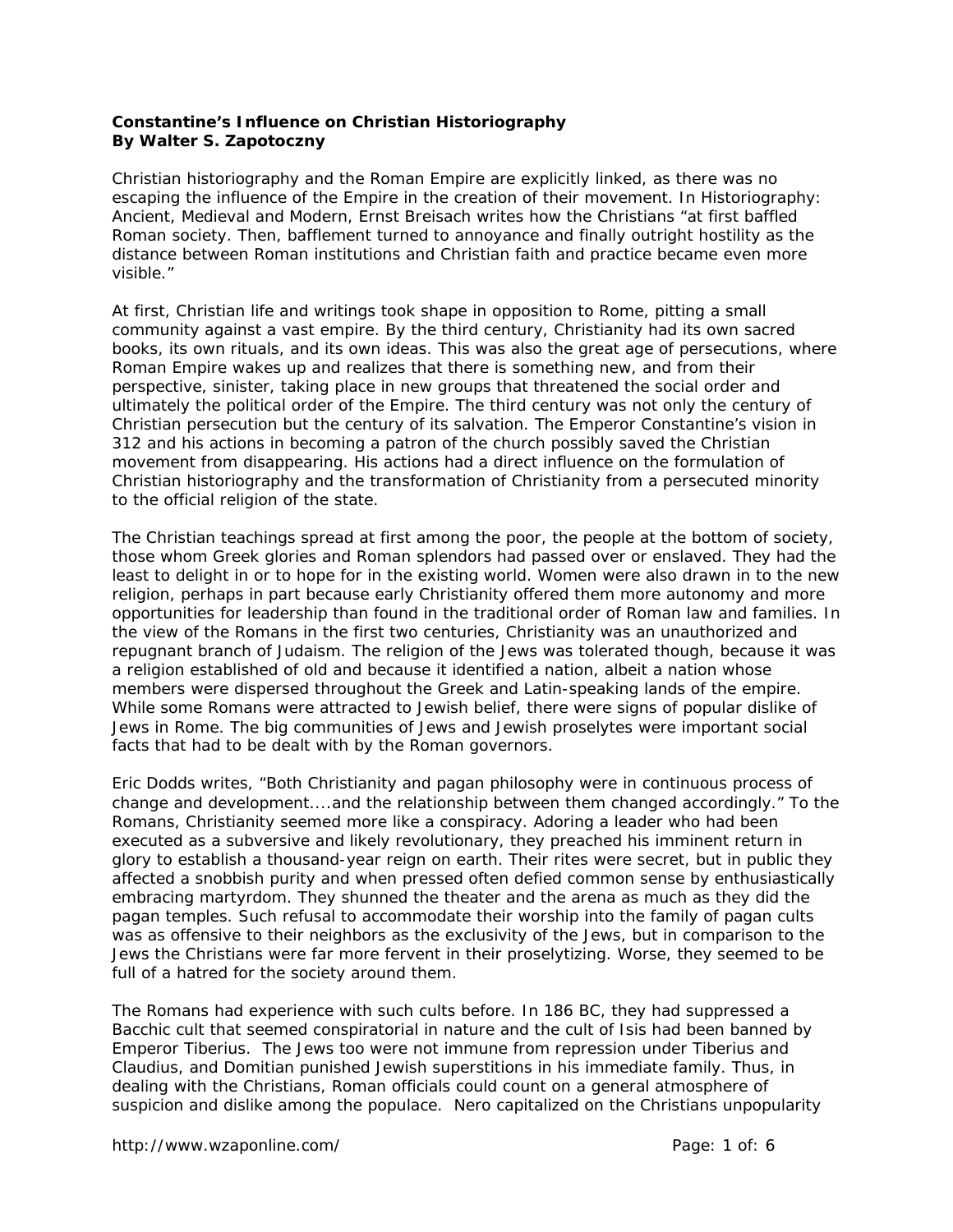to place the blame for the great fire in Rome of 64 squarely on their shoulders. From the time of Nero's persecution until the third century the Christians were subjected to accusations which brought them before the Roman authorities in the provinces. Such instances would be called to the attention of the Roman governor, as they were when, in 109, Pliny the Younger as governor of Bithynia turned to the emperor Trajan for clarification of procedure in such cases. Trajan's reply was that there was to be no hunting down of Christians and that anonymous accusations were not to be allowed. The government thus kept a hands-off policy, unless faced with a specific charge. Like most Romans, Pliny despised the Christians for what the Romans considered atheism (an unwillingness to see their God as part of the pagan pantheon) and punished them if they persisted when charged. But he also clearly felt that they were not a menace to public order and that the accusations of orgies involving men and women who called each other brother and sister and the charges of infant sacrifice leveled against them were unfounded. This was the message he transmitted to Trajan. The mob, however, believed the Christians to be capable of the worst, and the mob more than once forced actions against them.

"By the third century," writes Breisach, "the pagan and Christian inhabitants of the Roman Empire lived in two radically different mental worlds. Pagan historians spoke of the glory of the Roman Republic, great battles, heroic deeds, and the Great Cosmic Cycle of Plato and other philosophers." A distinctly different view of history evolved in the discussions among the Christian leaders. In asserting the Old Testament view that God worked his way in history, they proposed human development with a unique beginning, central theme, and ultimate goal, told by Scripture. Like Christian faith itself, Christian interpretations of history centered on the Bible with its two canons the Old and New Testaments as the most essential historical record. Christian historical interpretations were linked from their very beginning to the quest for the pure text and its proper interpretation. Determining which of the many writings at the time were the trustworthy records of God's will and his works in history became the challenge for Christians.

 Exposed to the arbitrariness of the emperors and their political motives, as well as to the disapproving masses, third-century Christians had to reflect on their position. On the one hand, they subscribed to the allegation of being different and keeping aloof from common ceremonies and amusement, accounting for this attitude. On the other, they emphasized their positive contribution to society in the fields of true worship, of morality and of historical interpretation. Most Christian leaders appreciated the Roman Empire as a peaceassuring world order, and the Emperor as God's mighty servant, but not without attacking his claim on religious veneration by his subjects.

In general, Roman officials were suspicious of Christians for their stubborn refusal to pay homage to the emperor and to the gods of Rome, though some emperors were more concerned with the persistence and spread of Christianity than others. The relative peace and security of the church from 212-40, even with brief eruption of persecution in 235, left Christians unprepared for the sharply negative turn in imperial attitudes towards Christianity that came with rule of the emperors Decius (241-51) and Valerian (253-60). Whereas much of the animosity towards Christians to this point was popular in character with the occasional backing of sporadic imperial involvement, Decius was the first emperor to engage in a systematic effort to dissuade citizens from participating in Christian practices. The emperor ordered all citizens, not just Christians, to obtain a *libellus* (certificate) showing that they sacrificed to the gods before imperial officials. Many nominal Christians quickly acquiesced while others fled or purchased certificates. But several Christian leaders were steadfast and submitted to punishment instead of renouncing their faith. Most were imprisoned, tortured, and died.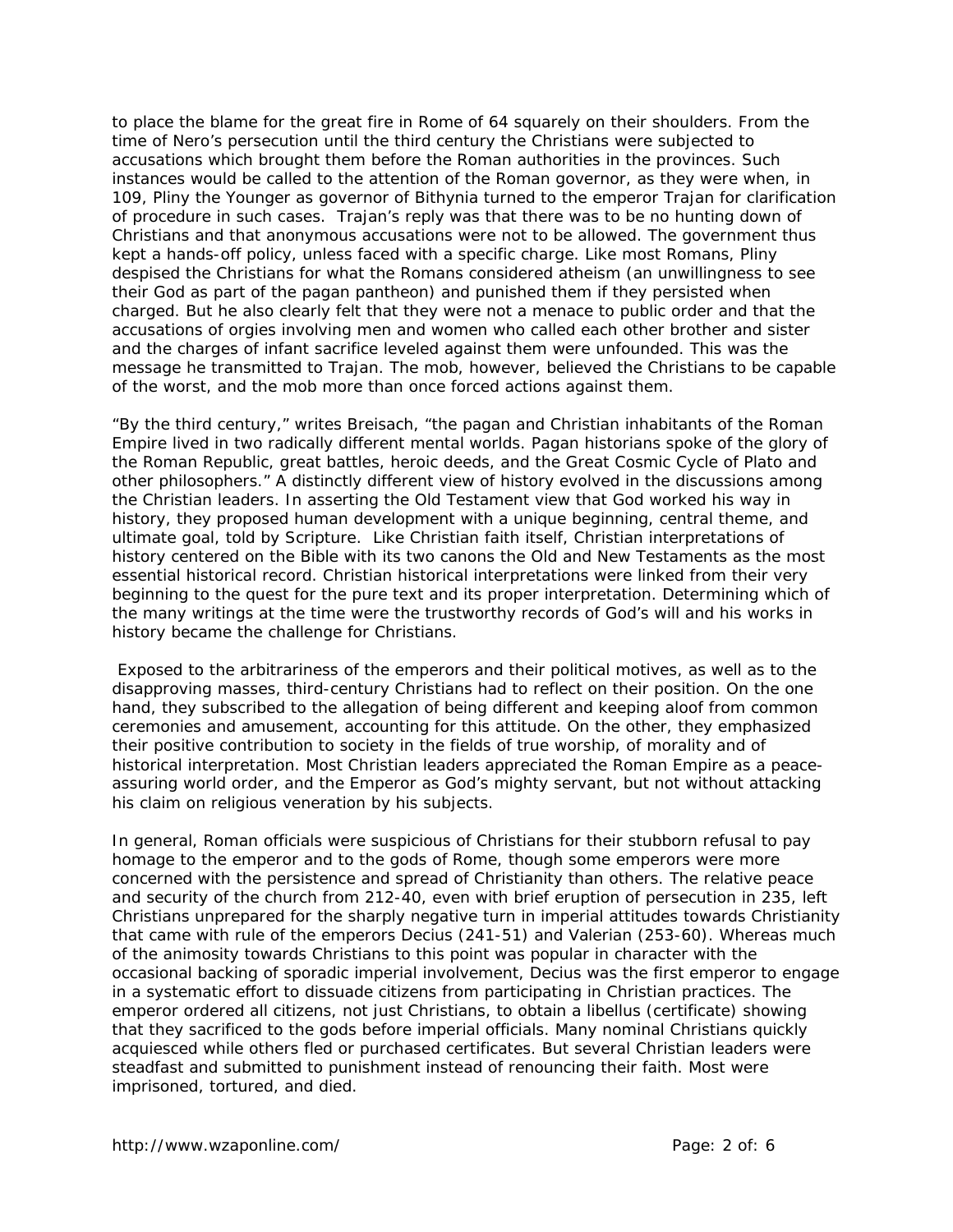The persecution ended in 251 and the church dealt severely with Christians who gave into imperial demands. The emperor Valerian (253-60) initiated renewed persecution of Christians in 257. He issued an edict seeking to restore traditional commitment to the gods of the empire through appropriate sacrifices. He forbade Christian gatherings, arrested several bishops, and exiled others. Valerian then ordered the execution of church leaders who refused to set an example for other Christians by offering sacrifices to the gods.

Following Valerian's capture during battle in the Eastern part of the empire, his son Gallienus became emperor. He immediately put an end to the persecution. This began a more than forty-year period of relative peace between the empire and the church. Diocletian ruled from 284-304 and early on in his reign appeared to favor Christianity. But Diocletian's view began to change. There were troubles with some Christians who did not wish to serve in the army and at a sacrifice where Diocletian was present, the augurs were unable to read the typical signs from the liver of the sacrificial animals allegedly because of some of the Christians there who made the sign of the cross and so disrupted the sacrifice. Diocletian decided that Christianity was interfering with significant matters of state, and in 303 he issued the first in a series of edicts against Christianity and began an intense attack upon Christians and their churches. When Diocletian fell ill and retired from public life in 304, imperial opposition to the church continued under Galerius, who took power in the Eastern part of the empire. Galerius issued an edict in keeping with Diocletian's policy, commanding that all citizens in every country and in each city to offer sacrifices publicly and libations to the idols. Christians not only had to deal with sporadic opposition and hostility on the imperial front, they also faced significant popular opposition from Graeco-Roman society at large on a regular basis. Christian authors were on the defensive and were afraid to respond to popular caricatures of Christian faith and teaching.

In the western part of the empire Constantius Chlorus (the father of Constantine) ruled with less intense animosity towards the Christians. After Constantius died in 306, Constantine's soldiers proclaimed him emperor and he ruled in the West along with Licinius and Maxentius. At the end of October 312 Constantine was leading his army south from its latest victory toward the capital. The struggle for the succession to Diocletian's regime of shared imperial authority was entering a crucial phase. Diocletian's tetrarchy of two emperors and their two lieutenants had given Rome four rulers ready to defend the long frontier against barbarians and the threat of Persian invasion. The division of command had served the empire well. But since Diocletian had laid down his office in 304, an inevitable power struggle had taken place. In 312 Licinius and Maximinus Daia still figured as members of a reconstructed tetrarchy in the east, although Licinius was soon to eliminate his partner. In the west the struggle was between Constantine and Maxentius, both sons of members of the original tetrarchy. Constantine's had a vision of the cross-shaped trophy in the sky and of Christ appearing to him in a dream and urging him to adopt the celestial apparition as a charm to protect himself from his enemies. On that fateful day in 312 Constantine's standard carried his own portrait and the name of Christ, in the form of a ligature of its first two letters, Chi-Rho, was displayed in a wreath made of precious stones and gold which topped his staff.

Constantine had almost reached the gates of Rome at the Mulvian Bridge before his opponent came out to face him at the Mulvian Bridge on the twenty eighth of October. The victory was Constantine's. Maxentius drowned in the Tiber with many of his army. Constantine's success is commemorated in a monumental inscription on the Red Cliff s (Saxa Rubra) that overlooks the scene of the battle:

Emperor Constantine the Great On the Fifth Day before the Kalends of November in the year 312 here at the Red Cliff s With divine inspiration, Maxentius defeated, Carried the standard bearing the name of Christ into the city Inaugurating a happier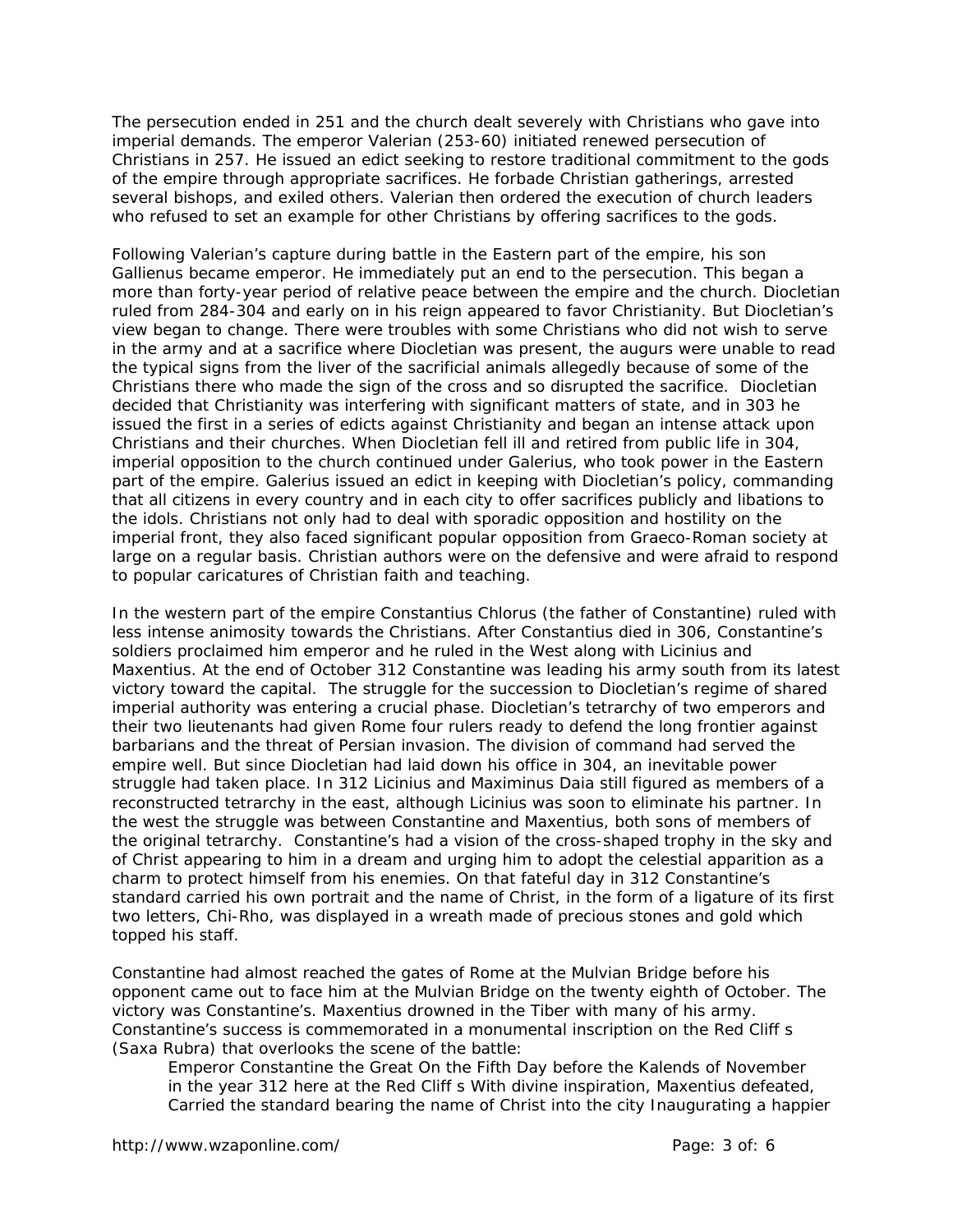era for the human race.

This statement, only the first half of the text but all that can be read today because of the growth of trees on the slope of the cliffs, is not an ancient but a modern inscription, put in place in 1912 on the seventeen hundredth anniversary of the battle by Pope Pius X. The message is a simple interpretation of events. Constantine by divine grace carried Christianity to victory, but Constantine was fighting to win the empire for himself, not for the Christians. His biographer, Eusebius bishop of Caesarea in Palestine, who became an intimate of the emperor's late in his reign, made his subject the willing instrument of divine grace. Jacob Burckhardt dismissed Eusebius's portrait as a pious fraud and gave us Constantine the Renaissance prince. Between these extremes there are a host of historians who have attempted to chart Constantine's conversion, progressing steadily on the road to salvation or haltingly unsure, from the time of his vision or dream before the battle at the Mulvian Bridge until he took the momentous step of founding a New Rome, Constantinople, which he inaugurated in 330 and where he accepted baptism on his deathbed in 337.

After the death of Galerius and no little struggle over the consolidation of imperial rule, Constantine and Licinius in 313 jointly issued the famous Edict of Milan, which was a watershed in religious freedom especially for Christians. The emperors resolved to grant both to the Christians and to all others full authority to follow whatever worship each man has desired. The edict also stipulated that church buildings that had been destroyed during the suppression under Diocletian should be restored along with other property.

MacMullen writes in *Changes in the Roman Empire: Essays in the Ordinary*, "Upon his conversion, Constantine believed that a pious people would receive divine protection and their ruler ruled according to divine plan. He believed that God directly or through his angels could be expected to intercede in their behalf at crucial moments." Gibbon writes:

The piety of Constantine was admitted as an unexceptionable proof of the justice of his arms; and his use of victory confirmed the opinion of the Christians that their hero was inspired and conducted by the Lord of Hosts. The conquest of Italy produced a general edict of toleration; and as soon as the defeat of Licinius had invested Constantine with the sole dominion of the Roman world, he immediately, by circular letters, exhorted all his subjects to imitate without delay the example of their sovereign and to embrace the divine truth of Christianity.

Constantine's move toward Christianity was far different from the vision that overtook St. Paul on the road to Damascus. Paul's conversion was the result of an overpowering apparition. Constantine's approach to the Christian God was no more a conversion but, probably, an accommodation. As one examines his motives it is important to place Christianity in the context of Rome of 312. In the centuries following the creation of the Augustan regime the energies of the Roman Empire had been drawn in two directions. The first was toward the European frontier, reaching from England and the Rhine to the shores of the Black Sea and fronting on the ever-present threat of barbarian incursion. The second pole that attracted Roman energy was the eastern frontier bordering on Persia but also containing within it Palestine, where revolts by the Jewish population troubled the reigns of Vespasian and Hadrian, and the lands that formed the domain of Queen Zenobia of Palmyra in the third century. From the east there came religion. Whatever the reasons for embracing Christianity, Constantine enabled it to flourish and made it the state religion.

In his book *The Emperor Constantine*, Hans Pohlsander explains that the Roman government had always regarded the oversight and regulation of religious affairs as one of its legitimate functions, an effort to maintain the harmonious relationship between the Roman people and the gods. The emperors themselves, beginning with Augustus, had held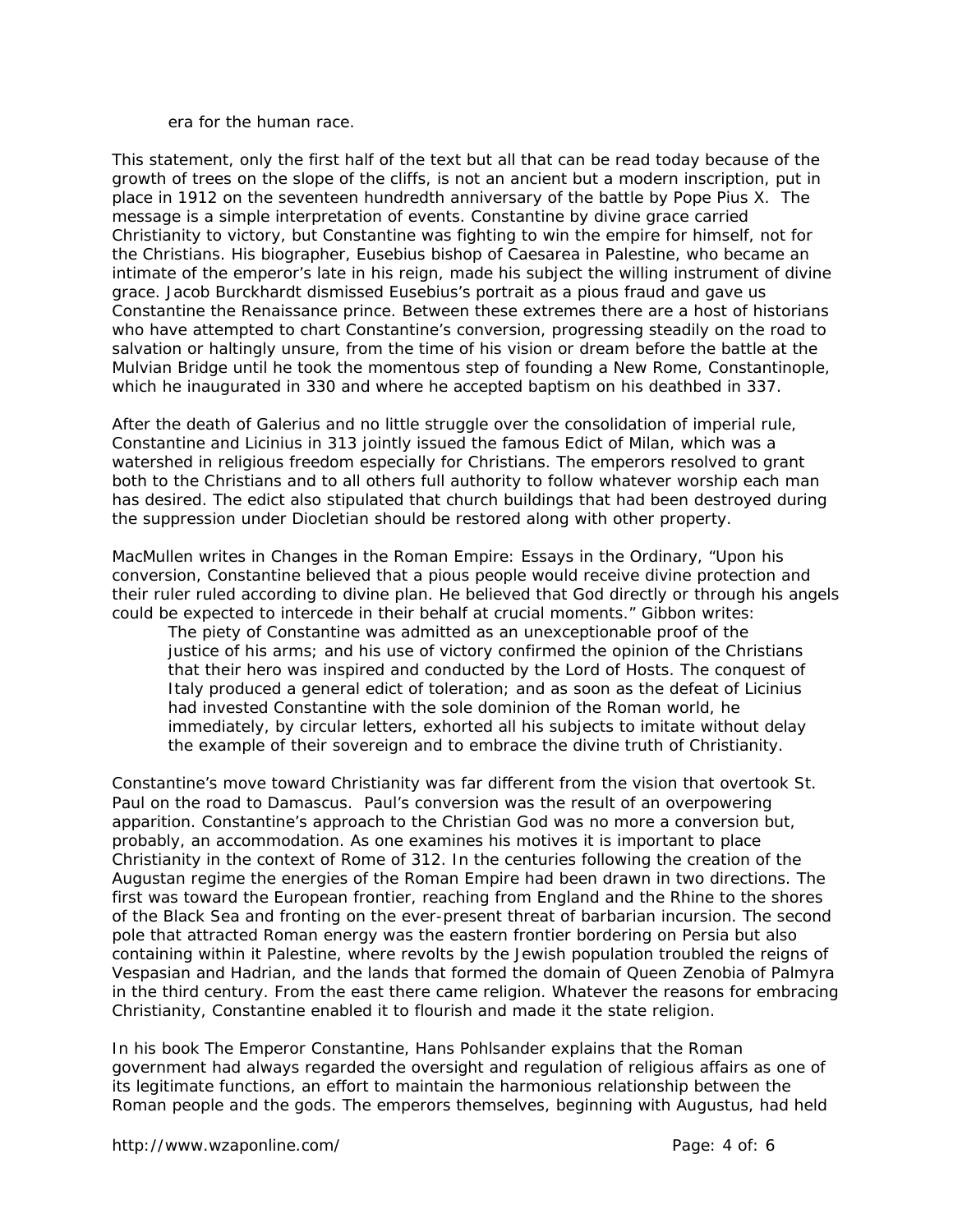the post of *pontifex maximus* (high priest) and thus had stood at the head of the religious establishment. Constantine, therefore, was fully within the Roman tradition when he announced his support of Christianity, paid subsidies to the Christian church and granted immunities to its clergy. Little did he know that his actions were to mark the beginning of one of the great problems of post-classical Western Civilization, the relationship of secular authority to spiritual authority and of the state to the church.

In the winter of 312-13 Constantine began a systematic policy of giving honors, privileges and donations to the Christian Church and Christian clergy. In 324-5, as the new master of the East, he prohibited the cultic activities which until then had characterized the traditional religions of the Roman Empire, and he thus affirmed the status of Christianity as the official religion of the state and its rulers. He outlawed the performance of animal sacrifice, ordered that no new cult statuses of the traditional gods be dedicated, and forbade magistrates and governors to begin official business with the traditional act of casting incense or some other similar offering on an alter standing in their court for this ceremony. He supported the Christian interpretation of history.

In conclusion, the Emperor Constantine's vision in 312 and his actions in becoming a patron of the church possibly saved the Christian movement from disappearing. His actions had a direct influence on the formulation of Christian historiography and the transformation of Christianity from a persecuted minority to the official religion of the state. Christianity grew up within the classical world of the Roman Empire. Because of Constantine's actions, it fused itself in the end with Rome's institutions and spread through its social and mental structures to become the most important legacy from that civilization. He gave the Christian movement official recognition and thus played a more important part in shaping its future than any other Christian layman. Given the success of Rome in crushing similar movements, without Constantine's support, it is doubtful that Christianity and Christian historiography would have survived or at least achieved the success that it did.

## **Bibliography**

Breisach, Ernst. Historiography: Ancient, Medieval, and Modern. Chicago: The University of Chicago Press, 1994.

Colton, Joel, Kramer, Lloyd, Palmer, R.R. The History of the Modern World, Ninth Edition. New York: McGraw-Hill, 2004.

Dodds, Eric R. Pagan and Christian in an Age of Anxiety: Some Aspects of Religious Experience from Marcus Aurelius to Constantine. New York: Cambridge University Press, 1990.

Esler, Philip F., Ed. The Early Christian World; Volume I. New York: Routledge, 2000.

Gibbon, Edward. The Decline and Fall of the Roman Empire. New York: Modern Library, 2003.

Holloway, R. Ross. Constantine and Rome. New Haven: Yale University Press, 2004.

Lieu, N.C., Samuel, Montserrat, Dominic, Ed. Constantine: History, Historiography and Legend.

New York: Routledge, 1998.